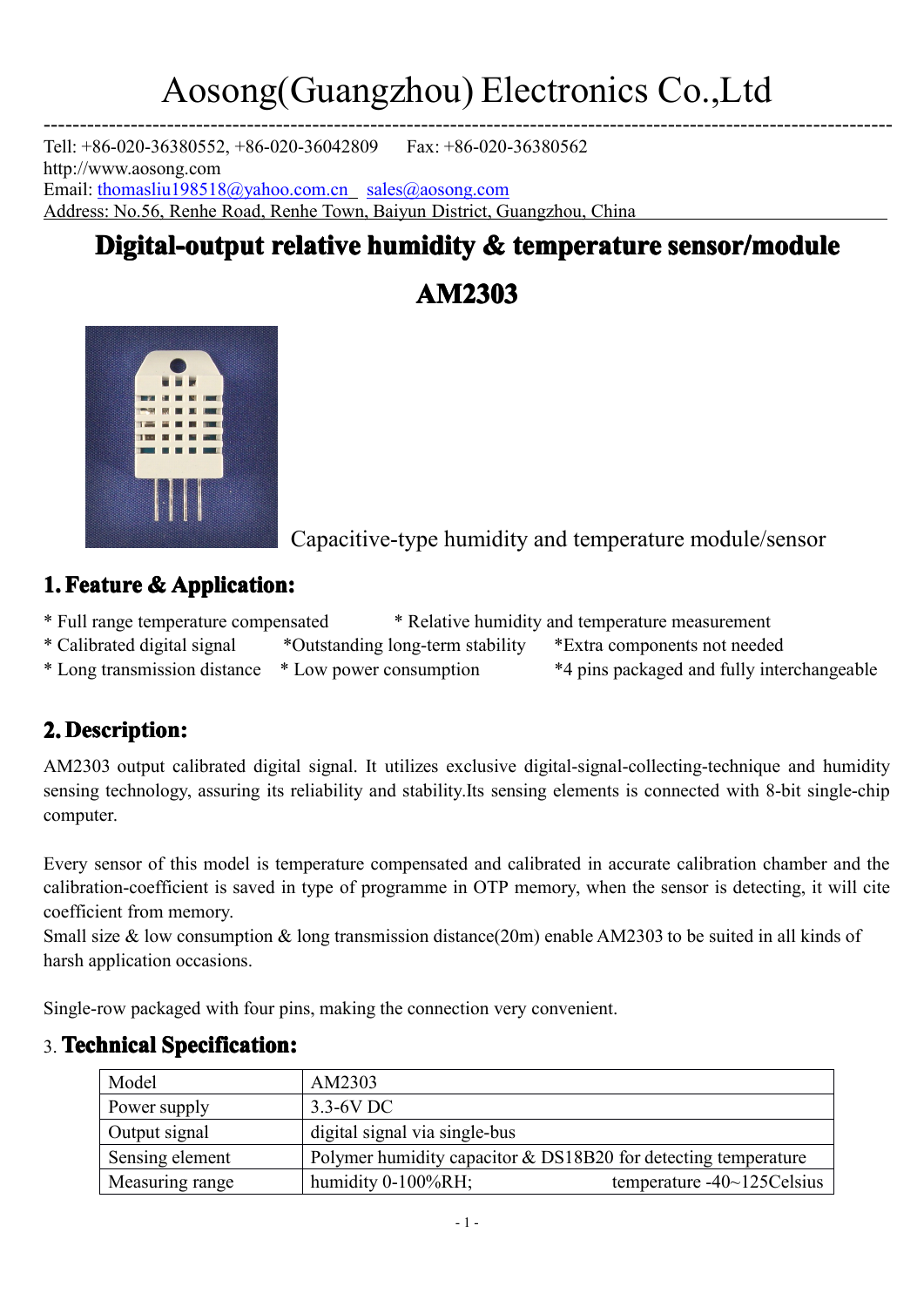---------------------------------------------------------------------------------------------------------------------

| Tell: $+86-020-36380552$ , $+86-020-36042809$<br>Fax: $+86-020-36380562$<br>http://www.aosong.com |                           |                                |                              |  |  |  |  |  |  |  |
|---------------------------------------------------------------------------------------------------|---------------------------|--------------------------------|------------------------------|--|--|--|--|--|--|--|
| Email: thomasliu198518@yahoo.com.cn sales@aosong.com                                              |                           |                                |                              |  |  |  |  |  |  |  |
| Address: No.56, Renhe Road, Renhe Town, Baiyun District, Guangzhou, China                         |                           |                                |                              |  |  |  |  |  |  |  |
|                                                                                                   | Accuracy                  | humidity $+2\%RH(Max +5\%RH);$ | temperature $+$ -0.2 Celsius |  |  |  |  |  |  |  |
|                                                                                                   | Resolution or sensitivity | humidity 0.1%RH;               | temperature 0.1 Celsius      |  |  |  |  |  |  |  |
|                                                                                                   | Repeatability             | humidity $+$ -1%RH;            | temperature $+-0.2C$ elsius  |  |  |  |  |  |  |  |
|                                                                                                   | Humidity hysteresis       | $+ -0.3\%RH$                   |                              |  |  |  |  |  |  |  |
|                                                                                                   | Long-term Stability       | $+$ -0.5%RH/year               |                              |  |  |  |  |  |  |  |
|                                                                                                   | Sensing period            | Average: 2s                    |                              |  |  |  |  |  |  |  |
|                                                                                                   | Interchangeability        | fully interchangeable          |                              |  |  |  |  |  |  |  |

#### **4. Dimensions:** (unit----mm)



### **5. Operating specifications:**

#### **(1) Power and Pins**

Power's voltage should be 3.3-6V DC. When power is supplied to sensor, don't sendany instruction to the sensor within one second to pass unstable status. One capacitor valued 100nF can be added between VDD and GND for wave filtering.

#### **(2) Communication Communicationand signal**

Single-bus data is used for communication between MCU and AM2303, it costs 5mS for single time communication.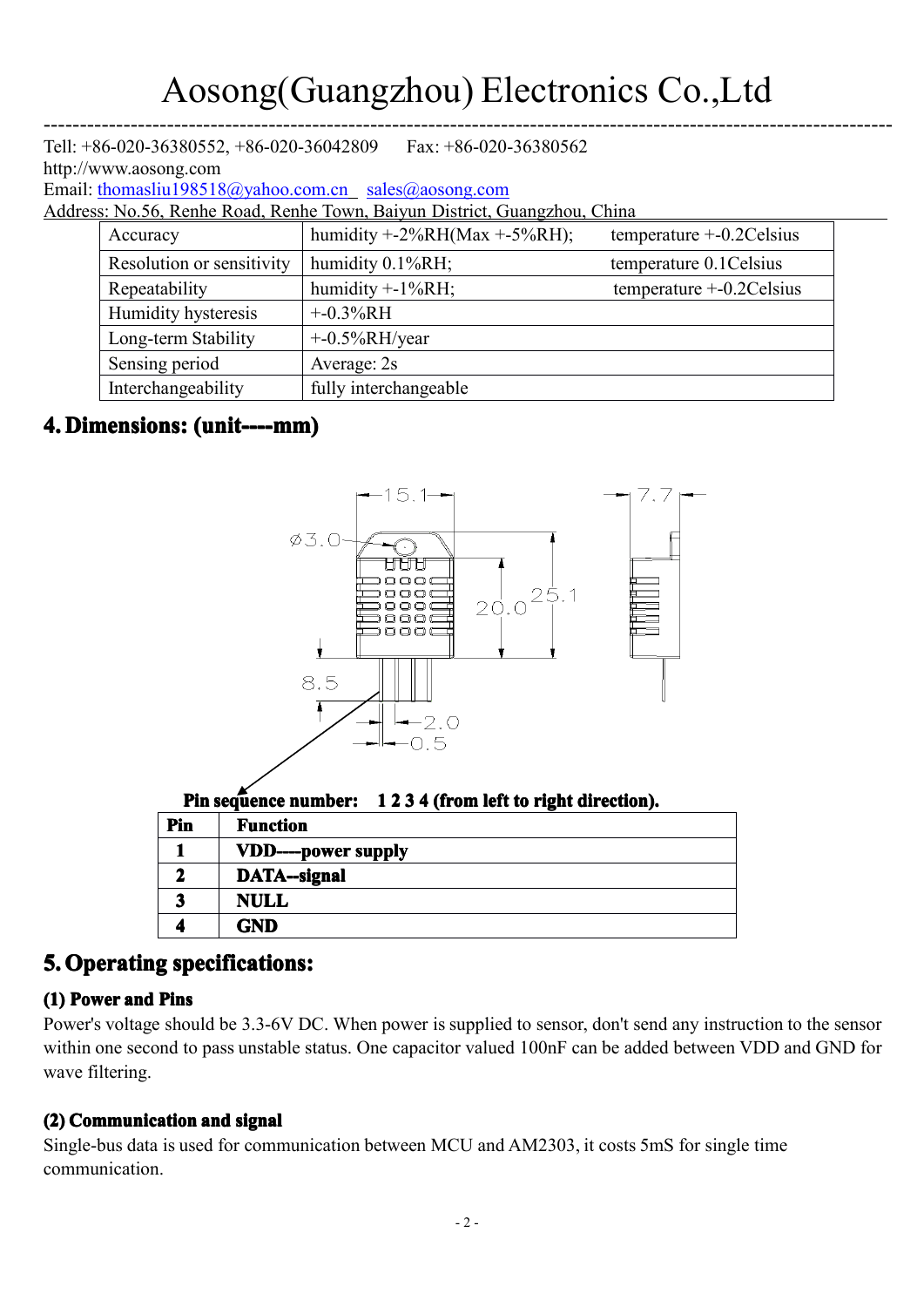---------------------------------------------------------------------------------------------------------------------

Tell: +86-020-36380552, +86-020-36042809 Fax: +86-020-36380562

[http://www.aosong.com](http://www.aosong.com(chinese)

Email: [thomasliu198518@yahoo.com.cn](mailto:thomasliu198518@yahoo.com.cn) [sales@aosong.com](mailto:sales@aosong.com)

Address: No.56, Renhe Road, Renhe Town, Baiyun District, Guangzhou, China

Data is comprised of integral and decimal part, the following is the formula for data.

AM2303 send out higher data bit firstly!

DATA=8 bit integral RH data+8 bit decimal RH data+8 bit integral T data+8 bit decimal T data+8 bit checksum

If the data transmission is right, check-sum should be the last 8 bit of "8 bit integral RH data+8 bit decimal RH data+8 bit integral T data+8 bit decimal T data".

When MCU send start signal, AM2303 change from low-power-consumption-mode to running-mode. When MCU finishs sending the start signal, AM2303 will send response signal of 40-bit data that reflect the relative humidity and temperature information to MCU. Without start signal from MCU, AM2303 will not give response signal to MCU. One start signal for one time's response data that reflect the relative humidity and temperature information from AM2303. AM2303 will change to low-power-consumption-mode when data collecting finish if it don't receive start signal from MCU again.

1) Check bellow picture for overall communication process:

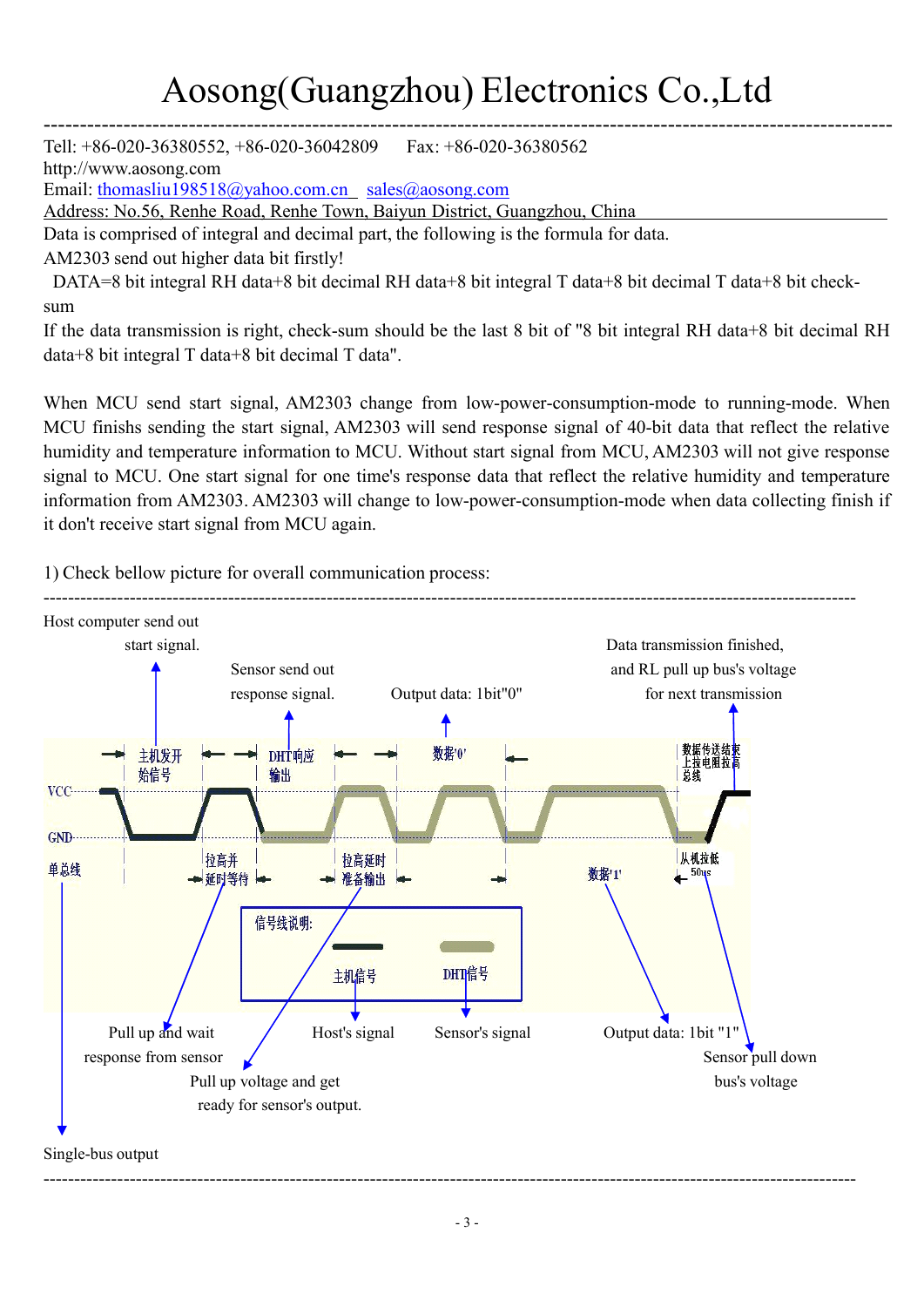---------------------------------------------------------------------------------------------------------------------Tell: +86-020-36380552, +86-020-36042809 Fax: +86-020-36380562 [http://www.aosong.com](http://www.aosong.com(chinese) Email: [thomasliu198518@yahoo.com.cn](mailto:thomasliu198518@yahoo.com.cn) [sales@aosong.com](mailto:sales@aosong.com) Address: No.56, Renhe Road, Renhe Town, Baiyun District, Guangzhou, China 2) Step 1: MCU send out start signal to AM2303 Data-bus's free status is high voltage level. When communication between MCU and AM2303 begin, program of MCU will transform data-bus's voltage level from high to low level and this process must beyond at least 18ms to ensure AM2303 could detect MCU's signal, then MCU will wait 20-40us for AM2303's response. Check bellow picture for step 1: ------------------------------------------------------------------------------------------------------------------------------------Host computer send start signal Sensor send out response signal - and keep this signal at least **500us** - and keep this signal 80us Host pull up voltage -and wait sensor's response Sesnor pull up bus's voltage 主机拉高 DHT拉高  $20-40$ us 80us  $VCC$ 开始传送数据



Single-bus signal

#### Step 2: AM2303 send response signal to MCU

When AM2303 detect the start signal, AM2303 will send out low-voltage-level signal and this signal last 80us as response signal, then program of AM2303 transform data-bus's voltage level from lowto high level and last 80us for AM2303's preparation to send data.

------------------------------------------------------------------------------------------------------------------------------------

Check bellow picture for step 2: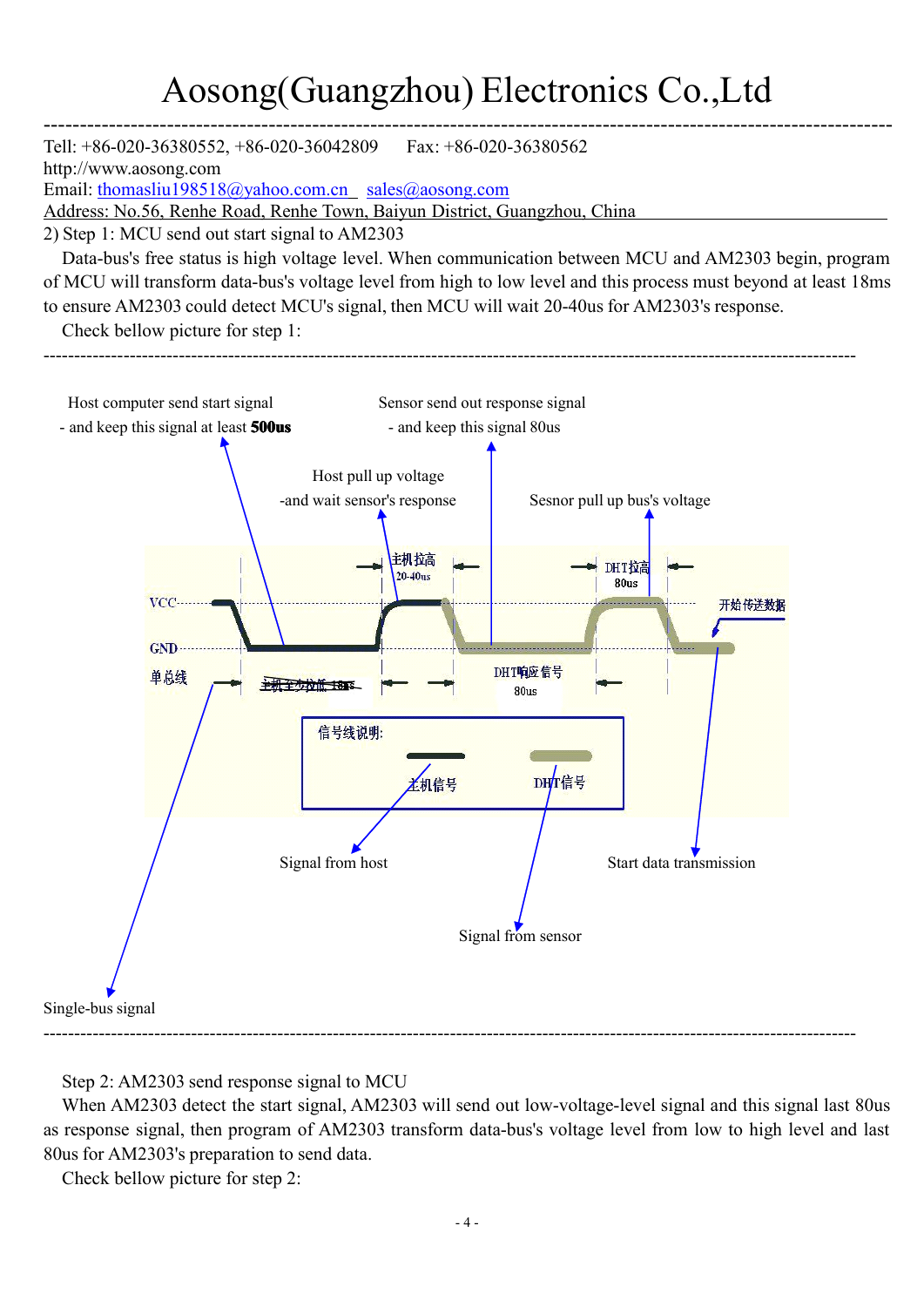---------------------------------------------------------------------------------------------------------------------

Tell: +86-020-36380552, +86-020-36042809 Fax: +86-020-36380562 [http://www.aosong.com](http://www.aosong.com(chinese) Email: [thomasliu198518@yahoo.com.cn](mailto:thomasliu198518@yahoo.com.cn) [sales@aosong.com](mailto:sales@aosong.com) Address: No.56, Renhe Road, Renhe Town, Baiyun District, Guangzhou, China



Step 3: AM2303 send data to MCU

When AM2303 is sending data to MCU, every bit's transmission begin with low-voltage-level that last 50us, the following high-voltage-level signal's length decide the bit is "1" or "0".

Check bellow picture for step 3:

------------------------------------------------------------------------------------------------------------------------------------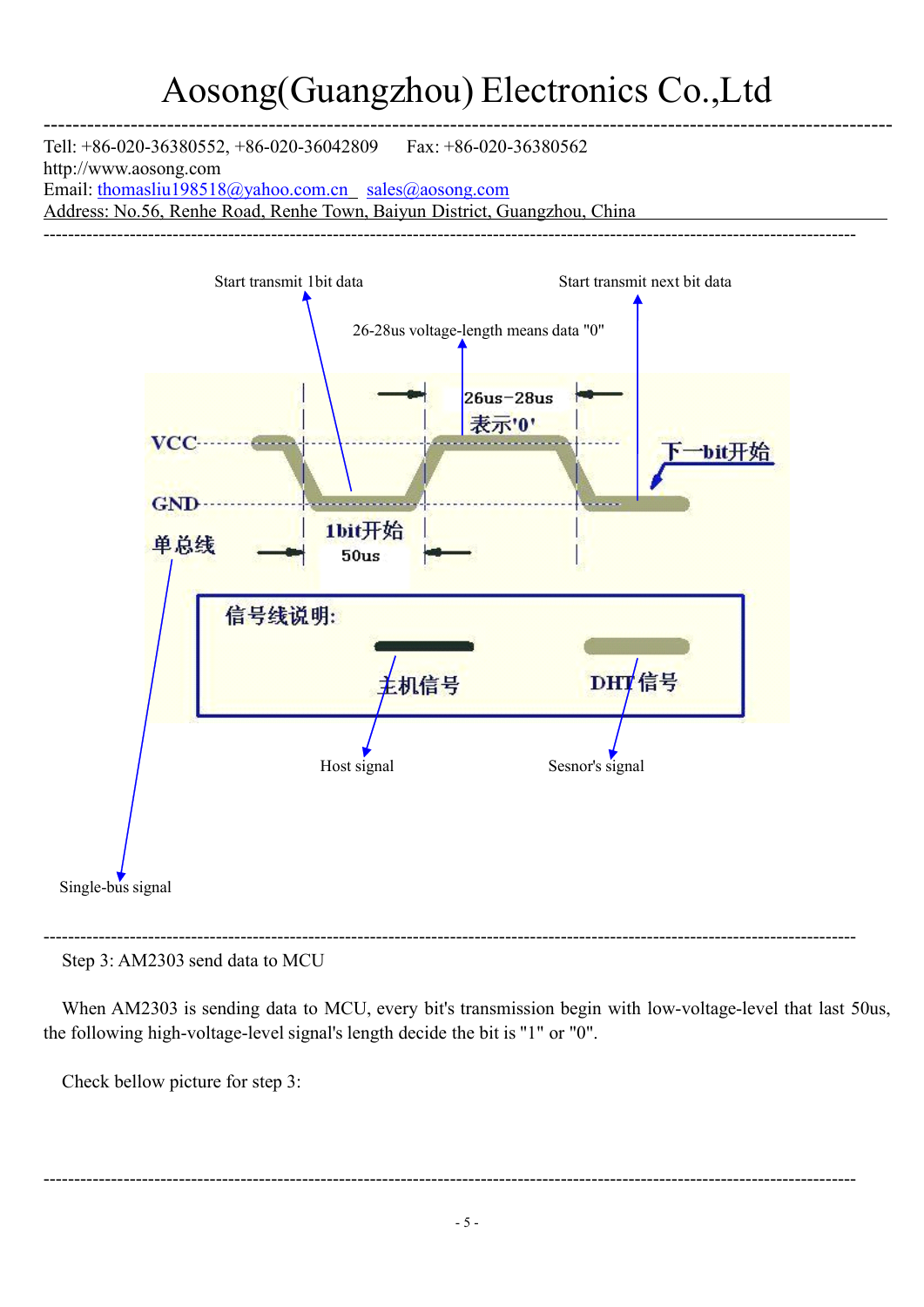---------------------------------------------------------------------------------------------------------------------

Tell: +86-020-36380552, +86-020-36042809 Fax: +86-020-36380562 [http://www.aosong.com](http://www.aosong.com(chinese) Email: [thomasliu198518@yahoo.com.cn](mailto:thomasliu198518@yahoo.com.cn) [sales@aosong.com](mailto:sales@aosong.com) Address: No.56, Renhe Road, Renhe Town, Baiyun District, Guangzhou, China



If signal from AM2303 is always high-voltage-level, it means AM2303 is not working properly, please check the electrical connection status.

### **6. Electrical Characteristics:**

| Item                 | Condition | Min | Typical | Max | Unit   |
|----------------------|-----------|-----|---------|-----|--------|
| Power supply         | DC.       | 3.3 |         | 5.5 |        |
| Current supply       | Measuring | 1.3 | 1.5     | 2.1 | mA     |
|                      | Average   | 0.5 | 0.8     | 1.1 | mA     |
| Collecting<br>period | Second    | 1.7 |         |     | Second |

\*Collecting period should be : >1.7second.

### 7. **Attentions Attentionsof application: application:**

(1) Operating and storage conditions

We don't recommend the applying RH-range beyond the range stated in this specification. The DHT11 sensor